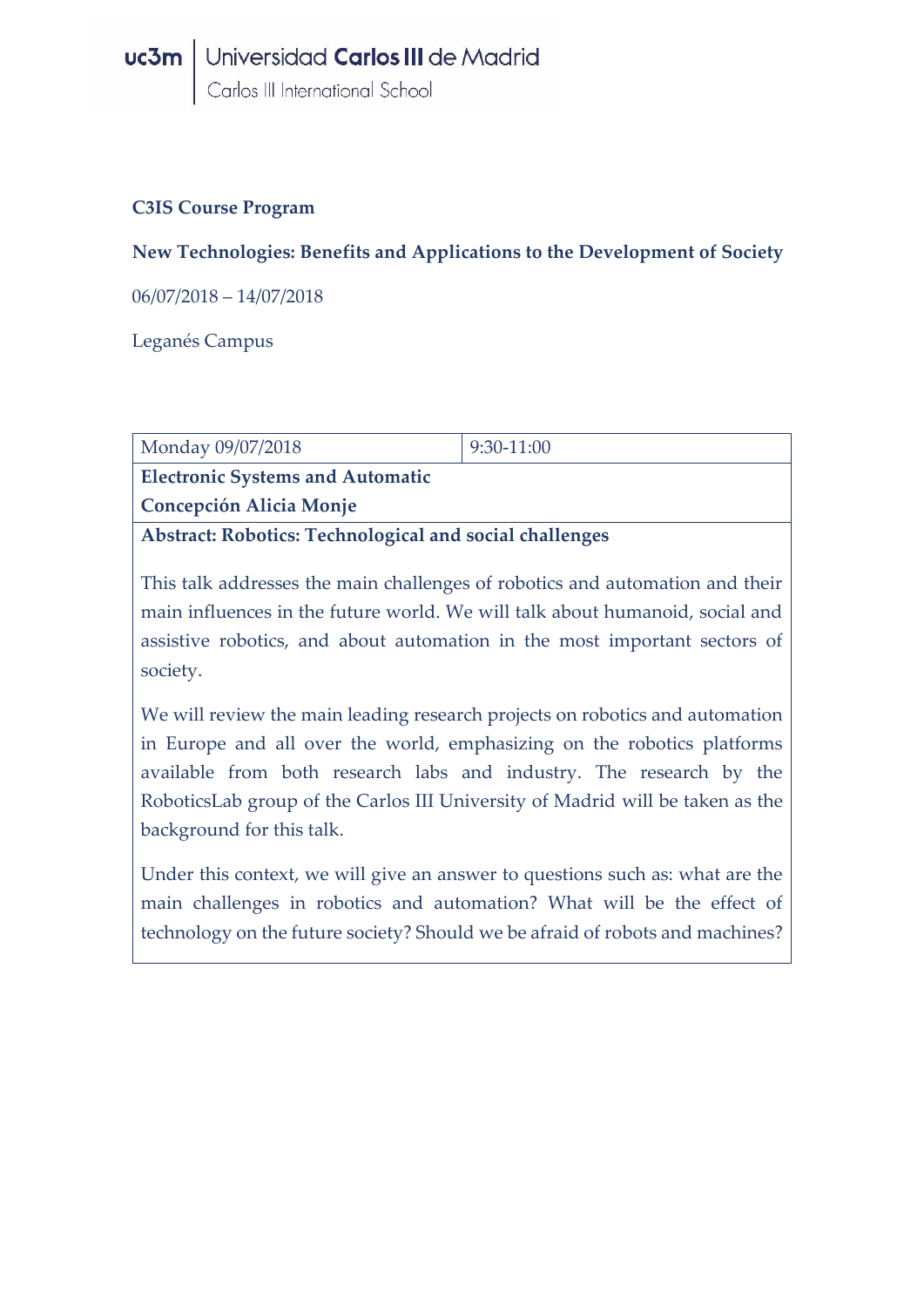# **uc3m** Universidad Carlos III de Madrid<br>Carlos III International School

| Monday 09/07/2018                  | $11:30-13:00$ |
|------------------------------------|---------------|
| <b>Computer Science Department</b> |               |
| <b>Lisardo Prieto</b>              |               |
|                                    |               |

Abstract: Advances in Computer Science and their impact in Society

The evolution of Computer Science field, and the multiple synergies established with most of the knowledge areas developed by human being are providing a vast amount of solutions and new processes that help to perform better in different areas that allow optimizing costs, saving time and enabling a variety of capabilities not even imagined before.

The set of new technologies derived from the application of Computer Science solutions have even changed most of our habits, lifestyle and health in the last years. From Social Networks (increase of communication and human networking), Massive Open Online Course platforms (ubiquitous education, anytime, anywhere), Intelligent Smart Assistants, and a variety of IoT and smart devices like smartwatches, fitness trackers and smartphones, all of them empowered by complex and efficient algorithms and software systems that expands our capabilities and provide a wide range of useful daily used functionalities. However, the overall perspective looks even great. Today, Computer Science allows to predict and detect diseases in advance, and to provide the best possible known treatments, or to ensure that law enforcement officers are in the right places to maintain public safety, or automatically detect environmental problems and generate optimized strategies to mitigate such issues. Computing algorithms help organizations in all industries solve problems in novel effective ways. Artificial Intelligence techniques permit to solve extremely complex problems in a glimpse, to detect patterns and inferences that otherwise would be impossible to achieve. The application of Computer Science is changing positively our Society every day, and it does not seem that this phenomenon is going to stop. On the contrary, it is growing faster than ever.

This talk will discuss the different and most notorious recent advances in Computer Science, and their applications on how to mitigate or solve relevant societal problems.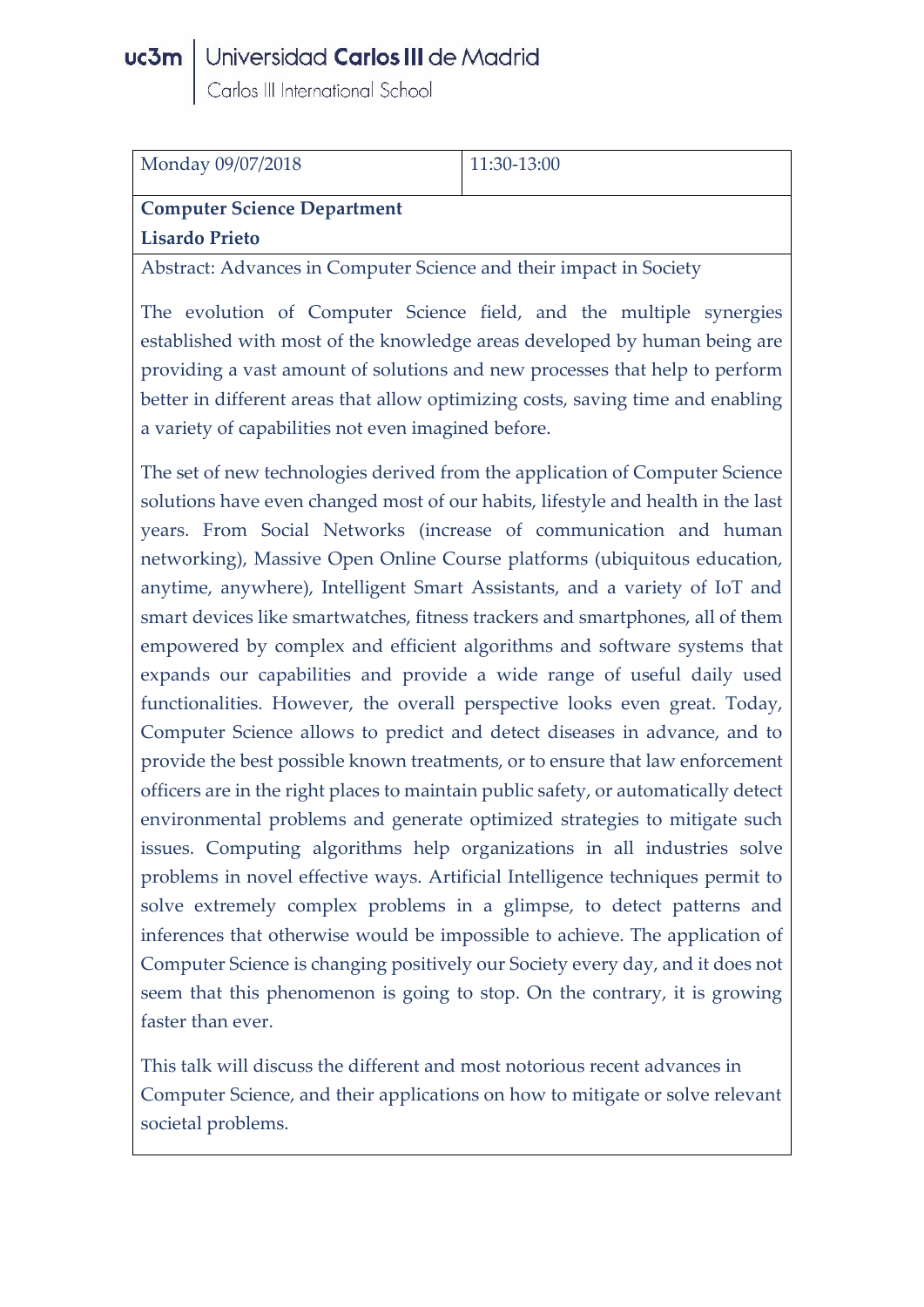# **uc3m** Universidad Carlos III de Madrid<br>Carlos III International School

| Tuesday 10/07/2018              | $9:00-10:30$ |
|---------------------------------|--------------|
| Thermal and Fluids Engineering  |              |
| <b>Maria Fernandez Torrijos</b> |              |
|                                 |              |

**Abstract: Main challenges of renewable energies**

The world energy demand has constantly grown throughout the years; this trend is set to continue due to the increasing population and the push from the developing countries. Actual trends in energy production and consumption are unsustainable economically, environmentally, and socially. The key advantage of renewables is that they are free of direct pollution and carbon emissions. Given concern over global warming caused by carbon emissions, there are substantial policy efforts to increase renewable penetrations. One of the challenges of renewable energies is to address the variability and uncertainty of the renewable generation into the electric grid. Flexibility can be achieved through institutional changes, operational practices, storage, demand-side flexibility, flexible generators, and other mechanism. One of the main advantages of concentrated solar power over other renewable energies is the possibility of thermal storage to better match supply with demand.

-Main lines of research in CSP

The main lines of research in CSP are power cycles, central receiver systems, parabolic trough systems and thermal energy storage.

#### -Energy poverty and climate change

Renewable energy technologies have features that make them especially valuable for application in remote communities, with no access to affordable, reliable, sustainable and modern energy. Besides, renewable energies avoid the production of large amounts of greenhouse gases generated by burning carbon fuels, which cause climate change and have harmful impacts on people's wellbeing and the environment.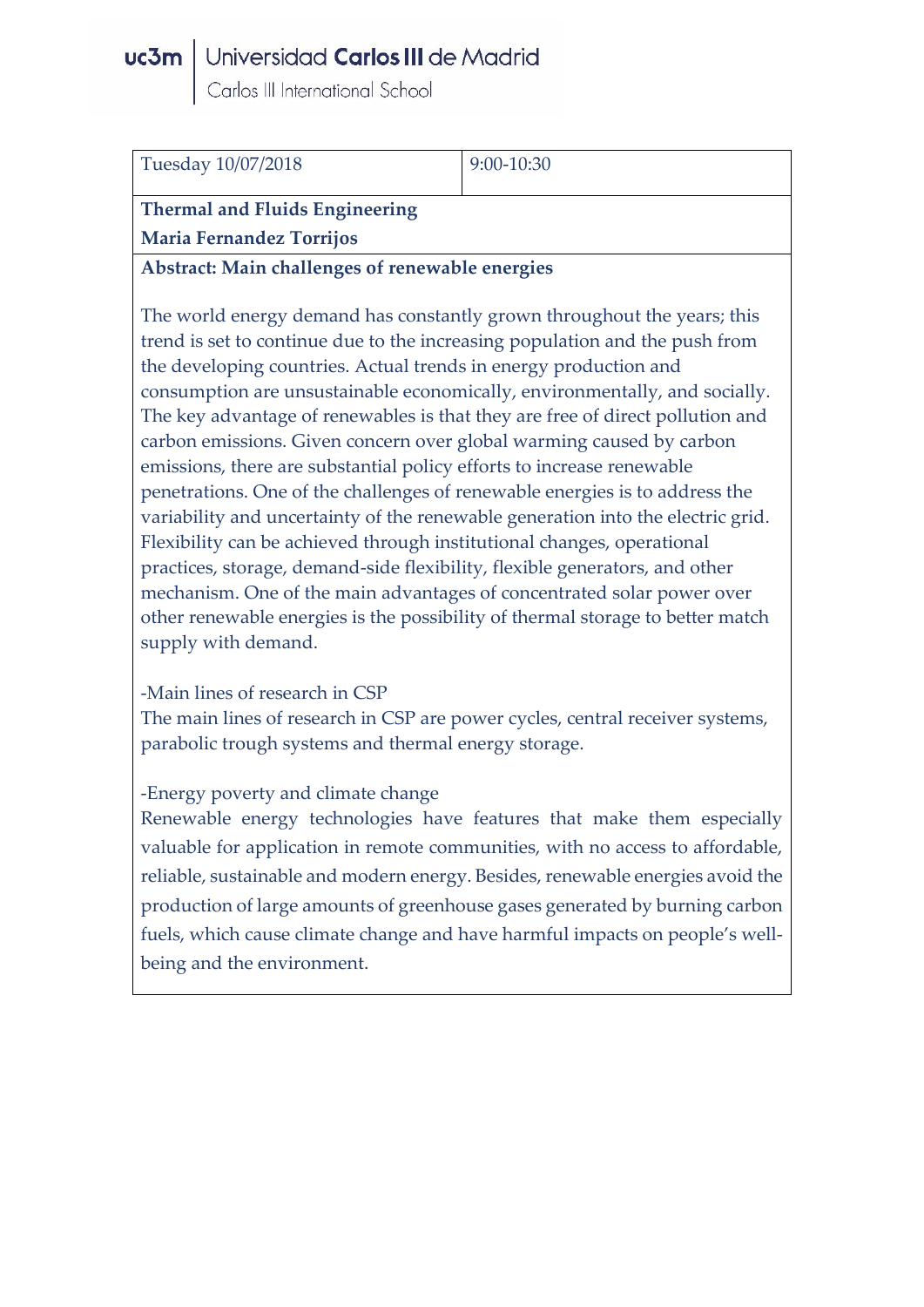### uc3m | Universidad Carlos III de Madrid

Carlos III International School

| Tuesday 10/07/2018                                                                                                                                                                                                                                                                                                                        | 11:00-12:30                                                               |  |  |
|-------------------------------------------------------------------------------------------------------------------------------------------------------------------------------------------------------------------------------------------------------------------------------------------------------------------------------------------|---------------------------------------------------------------------------|--|--|
| <b>Electronic Technology Department</b>                                                                                                                                                                                                                                                                                                   |                                                                           |  |  |
| <b>Vicente Salas</b>                                                                                                                                                                                                                                                                                                                      |                                                                           |  |  |
|                                                                                                                                                                                                                                                                                                                                           | Abstract: Current Market and State of the Technique in Photovoltaic: 2018 |  |  |
| Photovoltaic Energy has become one of the least expensive options for new                                                                                                                                                                                                                                                                 |                                                                           |  |  |
| power generation and is lower than the cost of most fossil fuel-powered                                                                                                                                                                                                                                                                   |                                                                           |  |  |
| generators, enabling solar installed capacity to expand faster than any other                                                                                                                                                                                                                                                             |                                                                           |  |  |
| fuel. Most analysts predict that the 2017 global solar installed capacity will be                                                                                                                                                                                                                                                         |                                                                           |  |  |
| around the 100 GW mark and 2018 is expected to see continued growth.                                                                                                                                                                                                                                                                      |                                                                           |  |  |
| In this speech, different topic will be managed.                                                                                                                                                                                                                                                                                          |                                                                           |  |  |
| <b>SOLAR MODULE TECHNOLOGIES: MONO C-SI</b>                                                                                                                                                                                                                                                                                               |                                                                           |  |  |
| Multicrystalline-silicon (Multi c-Si) PV modules have dominated the global PV<br>market over monocrystalline-silicon (Mono c-Si) due to the cost advantage,<br>however, high efficiency Mono c-Si modules have started closing the cost gap.                                                                                              |                                                                           |  |  |
| According to Paula Mints, SPV Market Research, in 2016 Multi c-Si had the<br>largest share at 54 percent of global module shipments. However, in 2017 Mono<br>c-Si is expected to have a 49 percent share, bypassing Multi c-Si.                                                                                                          |                                                                           |  |  |
| Mints said that in 2016 manufacturers began adding passivated emitter rear<br>contact (PERC) mono (P-type) capacity because it offers more margin control<br>through slightly better manufacturing costs and an ability to slightly increase<br>prices. New additions of mono PERC capacity began coming online in 2017.                  |                                                                           |  |  |
| "The trend is mono's taking more market share and it will continue in 2018.<br>PERC has become a mature technology and will be put more in mass<br>production," stated a spokesperson for JinkoSolar, a vertically integrated solar<br>manufacturer. LG Solar, another solar company, echoed the trend of Mono c-<br>Si, but with N-type. |                                                                           |  |  |
| In terms of technological innovations in modules, LG is looking at bifacial<br>modules and AC modules, by utilizing N-type Mono-Si as the fundamental<br>technology. JinkoSolar also considers N-type and bifacial to be hot technology                                                                                                   |                                                                           |  |  |
|                                                                                                                                                                                                                                                                                                                                           |                                                                           |  |  |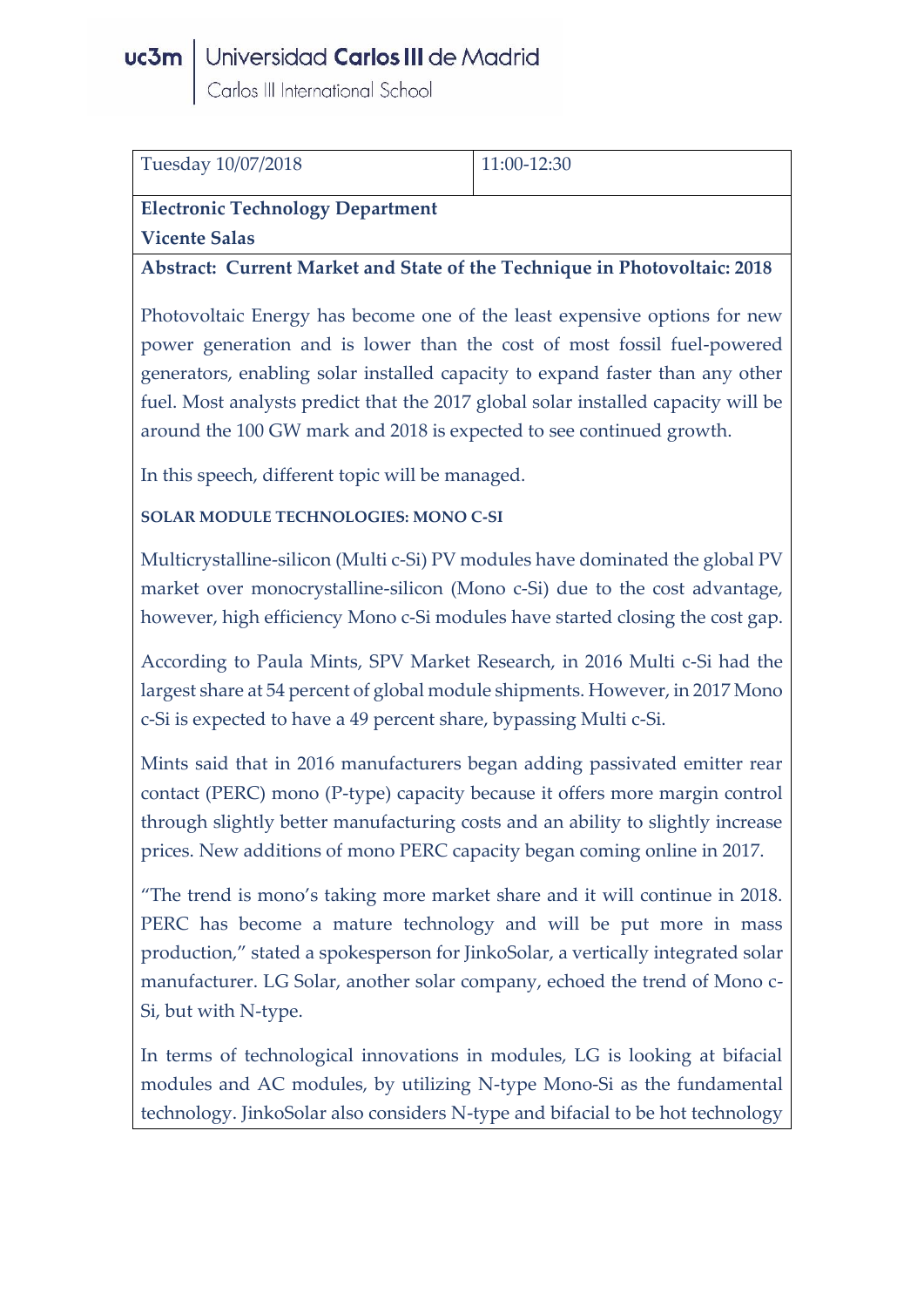in 2018. Bifacial modules can utilize light from both sides and therefore significantly increase the electricity yield of PV systems.

Besides LG and JinkoSolar, a growing number of PV manufacturers have engaged in development of high efficiency bifacial modules. According to SPV Market Research, shipments of bifacial modules are expected to be less than 1 percent of global solar shipments in 2017 but will increase with utility-scale deployment.

#### **INVERTER: 1500-VOLT AND BIGGER STRING INVERTERS**

As PV projects continue to trend toward larger systems, three-phase string and higher voltage inverters have started gaining a market share in large C&I and utility-scale markets.

A major trend of the inverter technology is the shift to 1500-volt DC systems, instead of 1000-volt DC systems in utility projects. Sungrow has developed both string and central inverters rated at 1500-volt DC.

Another trend is that string inverters are getting bigger and bigger in capacity, and low capacity central inverters are being replaced gradually, even in utilityscale applications.

It is true that three-phase string inverters are gaining more and more attention in recent years, especially for C&I applications. For large-scale installation, central inverters are still the first choice. It's hard to decide which type of inverters are gaining more market share as more varied PV applications are being developed and inverter selection should take the actual conditions into consideration.

In fact, last year Sungrow released a virtual central inverter concept, which combines the benefit of the command and control of central inverters with the lower O&M of string inverters for utility-scale markets.

The company currently offers the world's most powerful 1500-volt string inverter rated at 125 kW, which can support up to a 12-MW power block design while maintaining 99 percent maximized efficiency. The size for string inverters is expected to be even bigger in the near future, according to the company.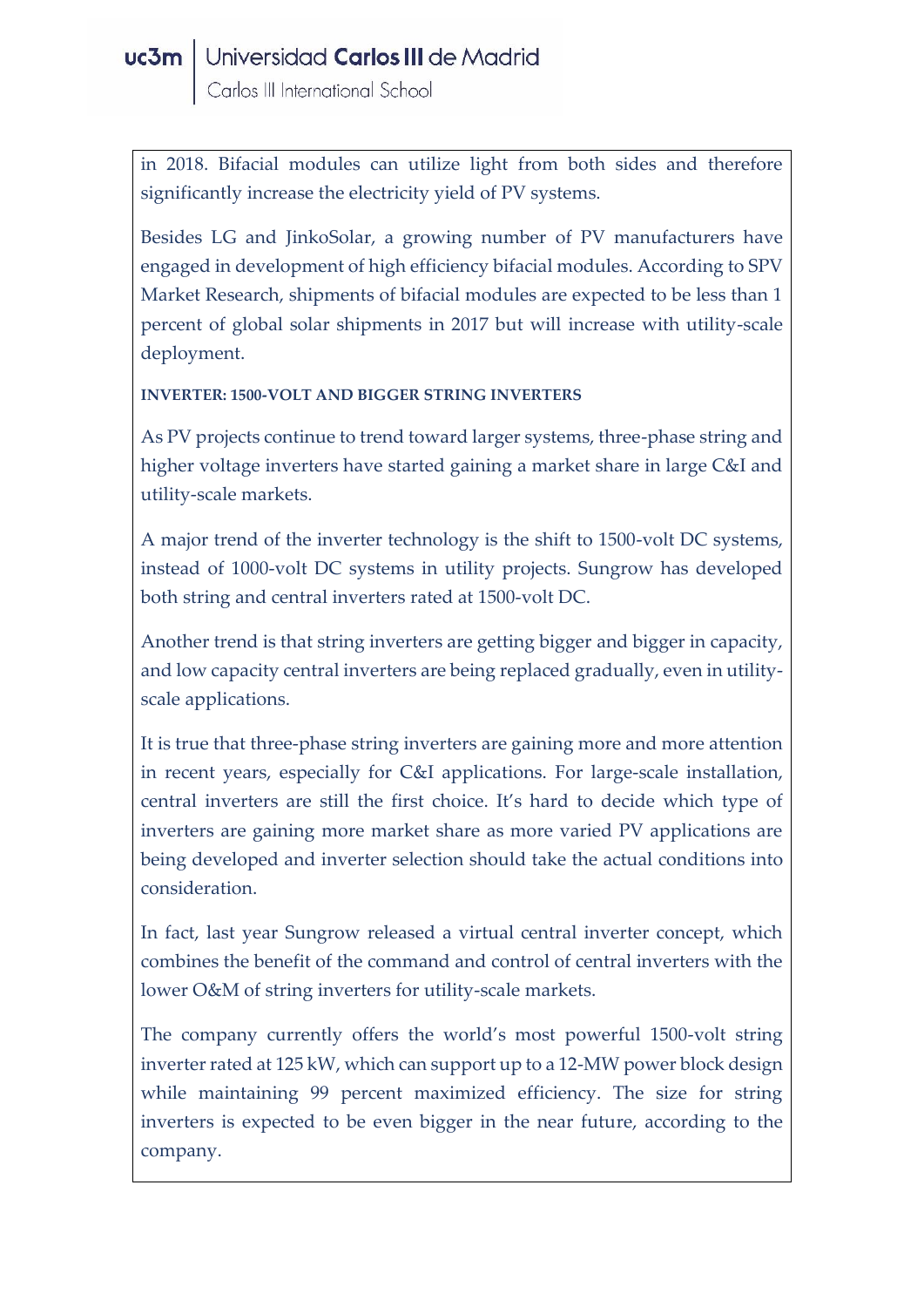Central inverters are also increasing in size. The company offers 1,500-volt central inverters with a total capacity of 2.5 MW and 3 MW and is developing a 3.125 MW central inverter, which will support up to a 12.5 MW block design.

#### **DISTRIBUTED GENERATION MARKET: GROWTH EXPECTED**

Although utility-scale solar has been the biggest market segment, distributed generation (DG) is expected to start picking up.

DG market is growing fast globally, especially in China and the U.S.

There is strong evidence of a shift from large-scale solar to DG — maybe not in absolute volume but definitely in growth percentage. This can be attributed to a variety of issues associated with utility-scale solar from transmission cost to curtailment to availability of land. This shift is evident in countries such as EU, Japan, China, and the U.S.," said Chang of LG. Both bifacial and AC modules should enable DG to grow more.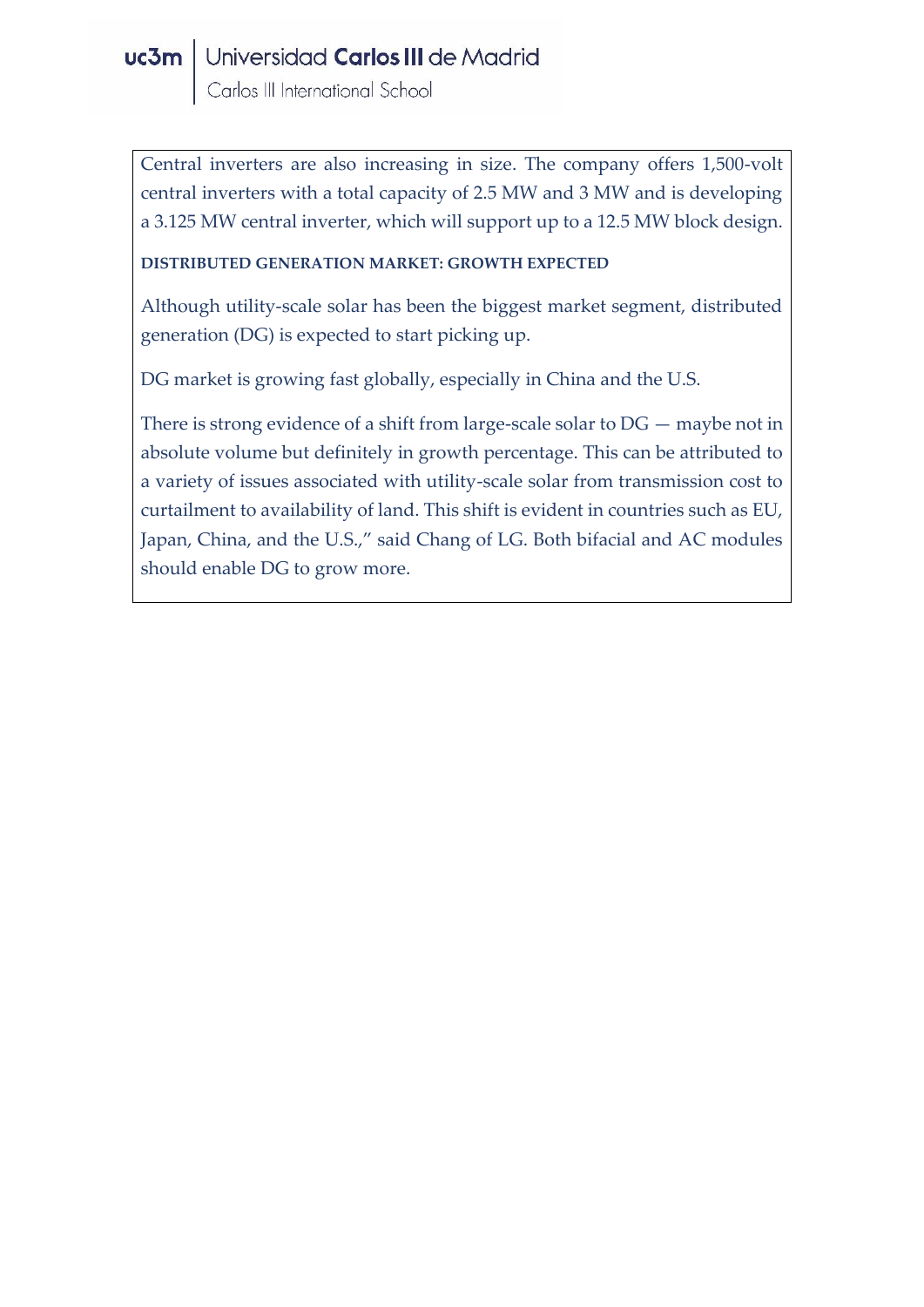# **uc3m** Universidad Carlos III de Madrid<br>Carlos III International School

| <b>Wednesday 11/07/2018</b>                             | $9:00-10:30$ |  |
|---------------------------------------------------------|--------------|--|
| <b>Materials Science Department</b>                     |              |  |
| Paula Alvaredo                                          |              |  |
| <b>Abstract: New Challenges of Materials in Society</b> |              |  |

The importance of materials in society goes back to the principles of humanity. Historically, the development and evolution of communities have been intimately linked to the ability of their members to produce and shape the materials necessary to satisfy their needs. Such that the prehistorians have found it useful to classify the different civilizations from the materials used during each one: Stone Age, Copper Age, Bronze Age or Iron Age.

Although for us the different materials (metals, plastics, ceramics, glasses, cements, etc.) are familiar, Material Science is a new science. It was accepted for the first time as a true scientific and academic discipline in 1958, for which the previous development of physics, chemistry and other basic sciences was necessary.

In the development of many of the recent advances of the last fifty years in communications, information technologies, transportation, health, civil engineering, energy industry, consumer goods, etc., the development of the materials has been the main driving force. The knowledge of new metal alloys, advanced ceramics, polymers, synthetic fibers or composite materials has been possible to achieve many technological milestones.

Nowadays, the main research lines in Materials Science could be classified in three different groups: Transport, Energy and Health. Thanks to the research carried out in these three fields, some cutting-edge projects are being developed, such as the development of the fusion nuclear reactor, the generation of skin through additive manufacturing techniques, the substitution of bone pieces in a safer and more effective way, the development of cleaner and safer transport ...

However, the future present to us several challenges as the development of sustainable technologies for the production and consumption of energy, transport and communications; and in order to address them, new materials with increasingly specific properties are needed. Despite the great progress